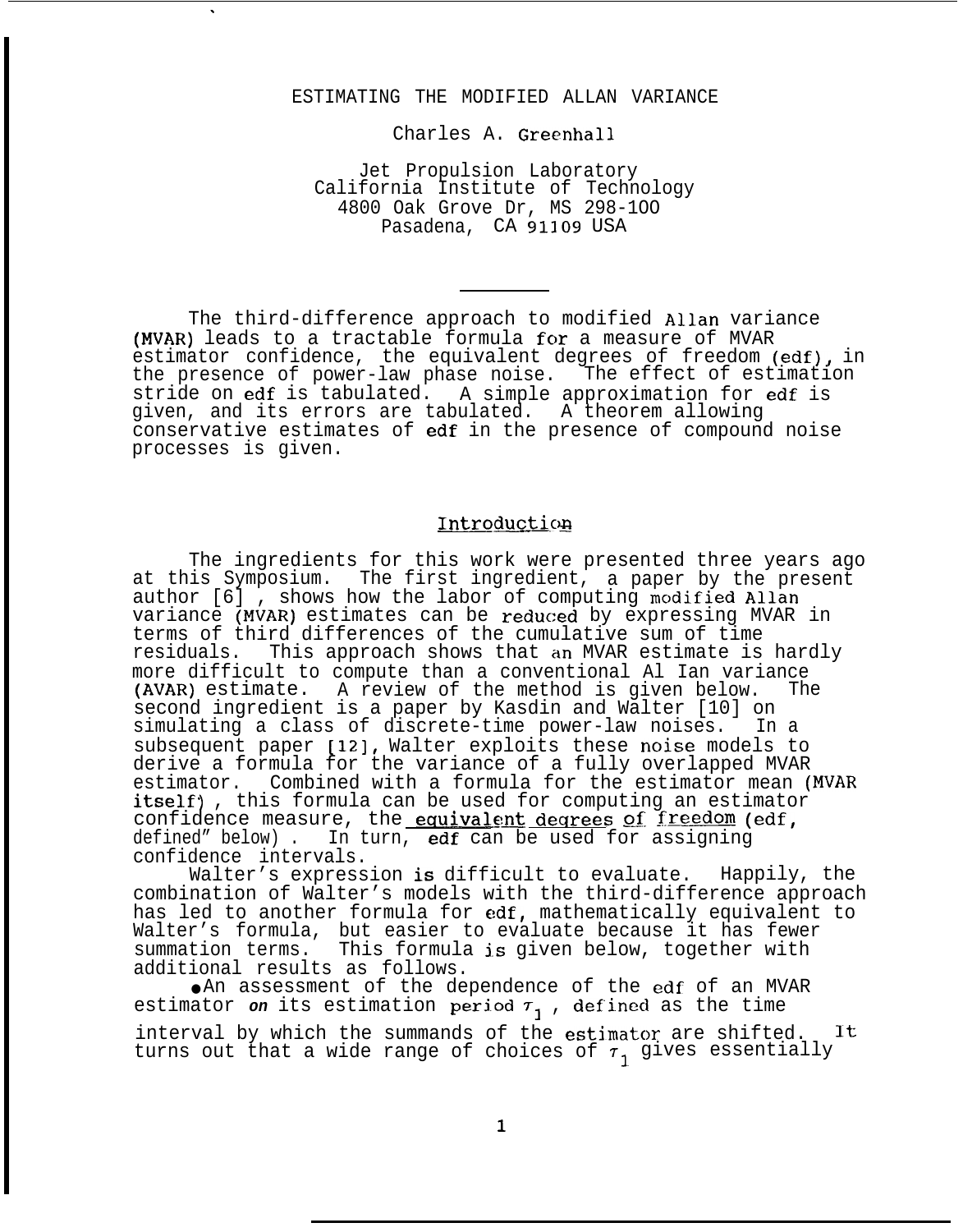the same edf. The user can choose  $\tau_1$  from considerations of convenience and computational effort.

● A simple approximation formula for edf, with coefficients drawn from a brief lookup table. Most users will not need the exact edf formula.

● A theorem that allows one to calculate conservative values of estimator edf in the presence of a polynomial phase noise spectrum, i.e. , linear combinations of power laws with unknown coefficients. This theorem is also valid for AVAR estimators, but is more useful for MVAR estimators because their edf varies less with power-law noise exponent.

The most critical assumption underlying these results is a negligible rate of linear frequency drift, or a drift rate that is known a priori; in this case, it can be removed from the data.

This paper mainly gives results; a longer paper with more derivations [7] has been submitted elsewhere.

## MVAR and Its Estimators

## Third-Difference Formulation

Let  $x_1$ ,  $X_2$ , . . , with sample period  $\tau_0$ , be a sequence of time residuals obtained from a comparison of clocks or from a phase comparison of two frequency sources. The conventional Allan variance for an averaging time  $7 = m_0$  is defined by

$$
\sigma_{\rm y}^2(\tau) = \frac{1}{2^2} \, \rm E \left[ \Delta_{\rm n}^2 x_{\rm n} \right]^2, \tag{1}
$$

where E denotes mathematical expectation (ensemble average) , and Am is the backward difference operator with step m, that is,

$$
A_{m} \mathbf{f}_{n} = \mathbf{f}_{n} - \mathbf{f}_{n-m'}
$$

$$
\Delta_{m}^{2} \mathbf{f}_{n} = \mathbf{f}_{n} - 2\mathbf{f}_{n-m} + \mathbf{f}_{n-2m'}
$$

for any sequence  $f_n$ .

.

For the modified Allan variance, define the moving averages of  $x$ <sub>*n*</sub> $b$  y

$$
\bar{x}_n(m) = \frac{1}{m} \sum_{j=0}^{m-1} x_{n-j}.
$$

'l'he conventional definition of MVAR is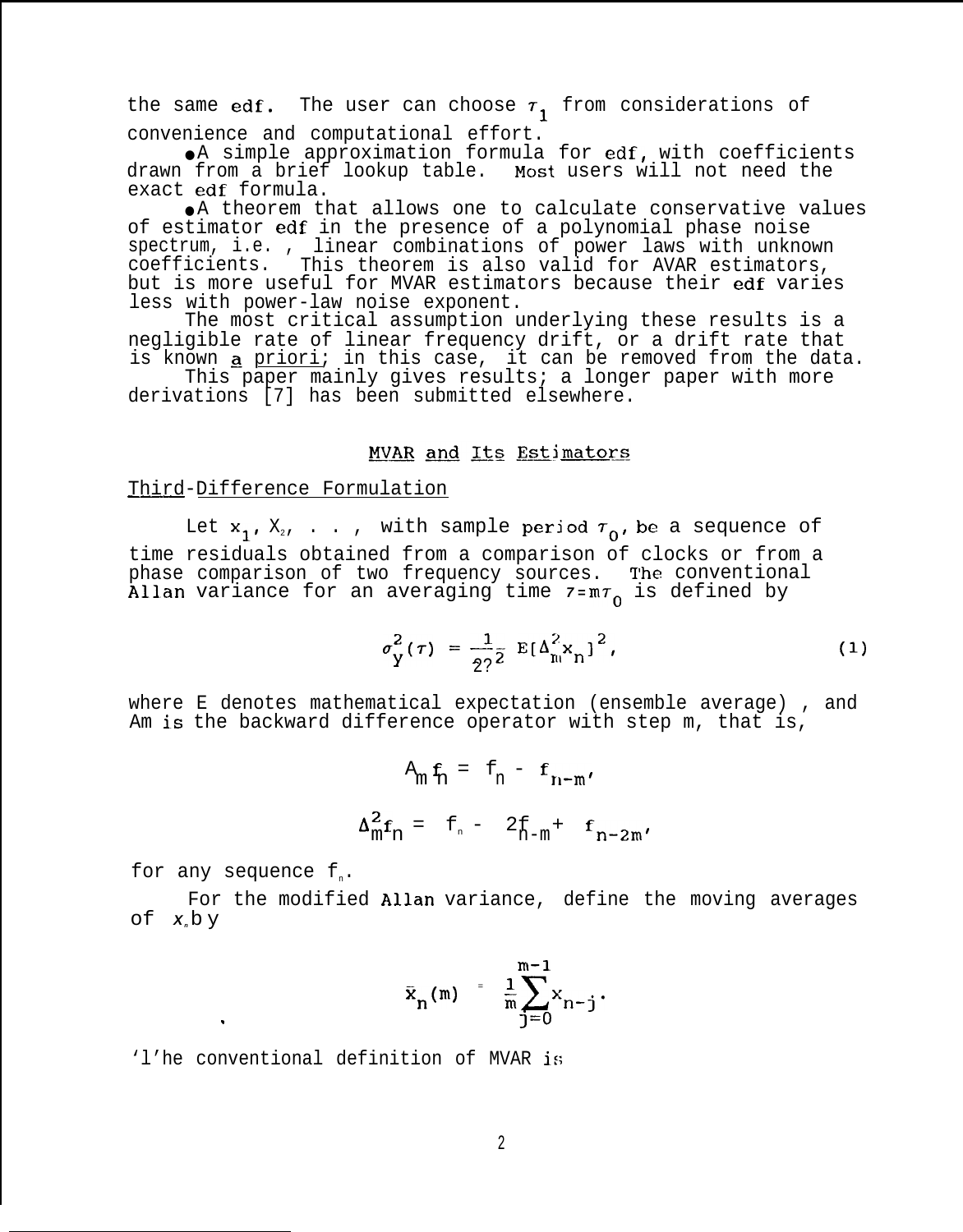$$
\text{mod} \ \sigma_{\mathbf{y}}^2(\tau) = \frac{1}{2\tau^2} \ \mathbb{E}\bigg[\Delta_{\mathbf{m}}^2 \bar{\mathbf{x}}_{\mathbf{n}}(\mathbf{m})\bigg]^2. \tag{2}
$$

The third-difference formulation of MVAR uses an auxiliary sequence  $w_n$  of cumulative sums of  $X_n$ , defined by

$$
v_0 = 0, v_0 = \sum_{j=1}^{n} v_j
$$
 (3)

This sequence can be generated from the recurrence  $w_n = w_{n-1}$  +  $X_n$ . Observe that

$$
\bar{x}_{n}(m) = \frac{1}{m} \Delta_{m} w_{n}, \quad n \geq m.
$$

When this is substituted into (2), the difference operators multjply to give

$$
\text{mod } \sigma_{\text{Y}}^{2}(\tau) = -\frac{1}{2 \tau^{2} \text{m}^{2}} \text{ E} \left[ \Delta_{\text{m}}^{3} \text{w}_{\text{D}} \right]^{2}
$$
\n
$$
= \frac{1}{2 \tau^{2} \text{m}^{2}} \text{ E} \left[ \text{ w}_{\text{D}} - 3 \text{w}_{\text{D}-\text{m}} + 3 \text{w}_{\text{D}-2\text{m}} \text{ w}_{\text{D}-3\text{m}} \right]^{2}.
$$
\n(4)

This is the third-difference form of MVAR. The. advantage of (4) over (2) is that it expresses MVAR in terms of four values of  $w_n$ instead of 3m values of  $X_n$ .

#### MVAR Estimator with Stride

To estimate MVAR with limited data, we replace the E operator in (4) by a finite average over n. For such a time average, we have to decide how much to increase n from one term to the next. This increase, denoted here by  $m_1$ , is called the estimation stride. The corresponding time shift  $\tau_1 = m_1 \tau_0$  is called the estimation period. When computing AVAR from (1) , it is customary to use  $m_1 = 1$ , called "full overlap", or  $m_1 = m$ , called " $\tau$  overlap". The effect of these choices on AVAR estimator confidence has previously been computed ([5] and references therein) . In the context of MVAR, the overlap formalism becomes awkward, and is replaced here by the stride formalism. The existing literature on MVAR ([1], for example) customarily assumes" a stride of 1 (with good reason, as we shall see later) . Here, we shall allow  $m_1$  to vary between 1 and m, and investigate the effect on the confidence of the resulting estimator.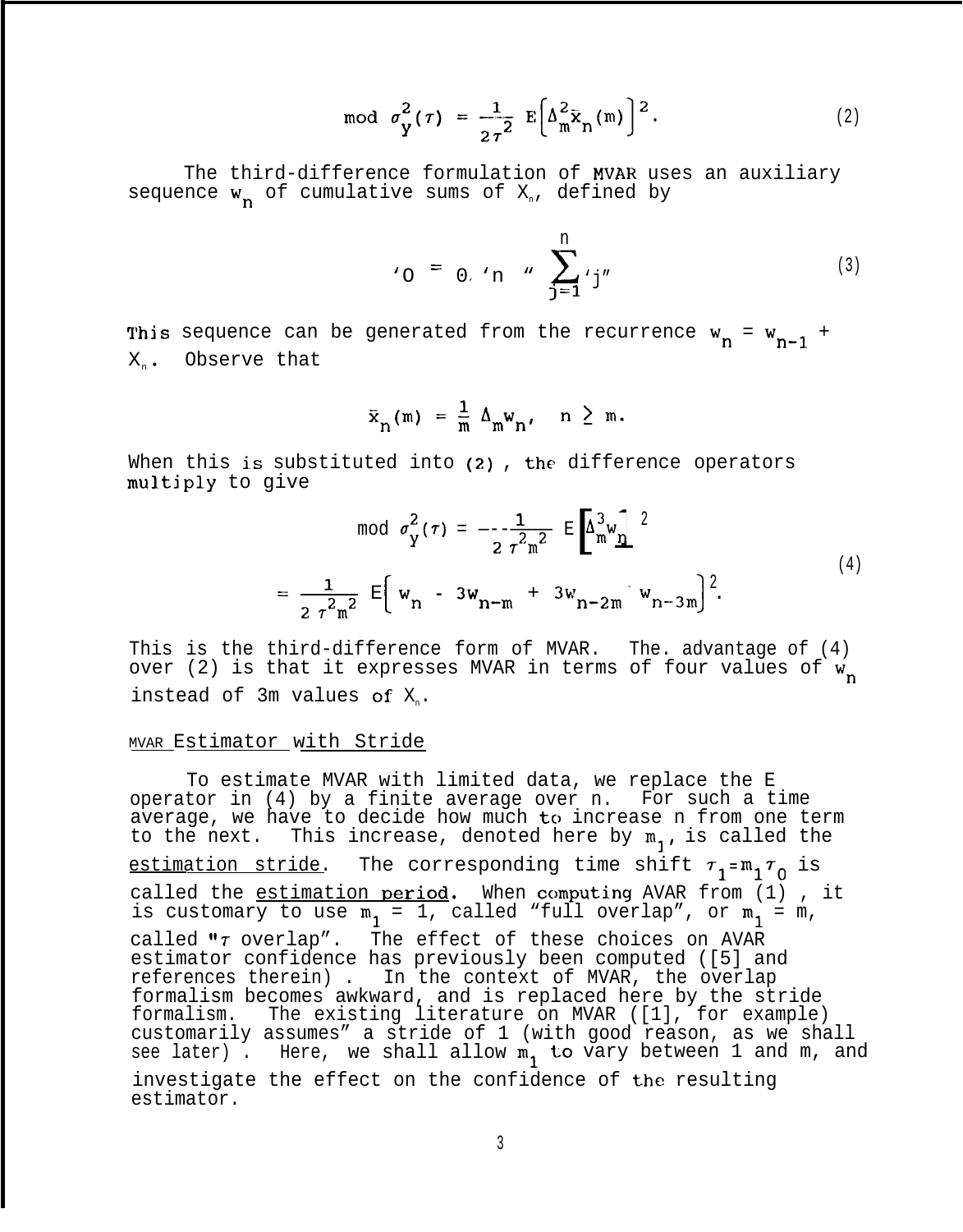Suppose that N time residuals  $x_1, X_2, \ldots, x_N$  are available. From these come N+1 cumulative sums  $w_0, w_1, \ldots, w_n$ , and N-3m+1 samples of  $\Delta_{m}^{3}w_{n}$ , 3m  $\leq$  n  $\leq$  N. Let M be the number of samples of  $\Delta_{\mathbf{w}_{\mathbf{n}}}^3$  that are separated by the stride  $\mathfrak{m}_{\mathbf{n}}$ . Then

$$
M = int \left[\frac{N - 3m + m_i}{m_i}\right], \qquad (5)
$$

where int(x) is the qreatest integer that is  $\leq x$ . The MVAR estimator 'to be studied is given by

$$
V = \frac{1}{2 \tau^{2} m^{2} M} \sum_{K=-O}^{M-1} \left[ \Delta_{m}^{3} w_{3m+Km} \right]^{2}.
$$
 (6)

# Equivalent Deqrees of Freedom

One measure of the statistical confidence of an estimator X is its equivalent degrees of freedom (edf), defined by

$$
edf X = \frac{2 (EX)^2}{var X}.
$$
 (7)

Higher values of edf mean that the distribution of X is more concentrated about its mean. If X is distributed as a constant multiple of a chi-squared random variable with  $\nu$  degrees of freedom, then edf  $X = v$ . Even if X does not have such a distribution, edf X can still serve as a convenient dimensionless measure of the confidence of X as an estimator of its mean. In this case, edf X need not be an integer. I take this point of view with regard to V, not having studied the nature of its distribution under the noise models discussed below. In frequency-stability analysis, it is customary to assume that estimators of AVAR or MVAR obey an approximate chi-squared law, and, on this basis, to construct confidence intervals for AVAR or MVAR [9][15) from levels of the appropriate chi-squared distribution function.

# Noise Models

The statistical properties of V, its edf in particular, depend on the random process chosen to model the time residuals X<sub>n</sub>. The classical continuous-time spectral model for phase or time deviations is a linear combination of power laws: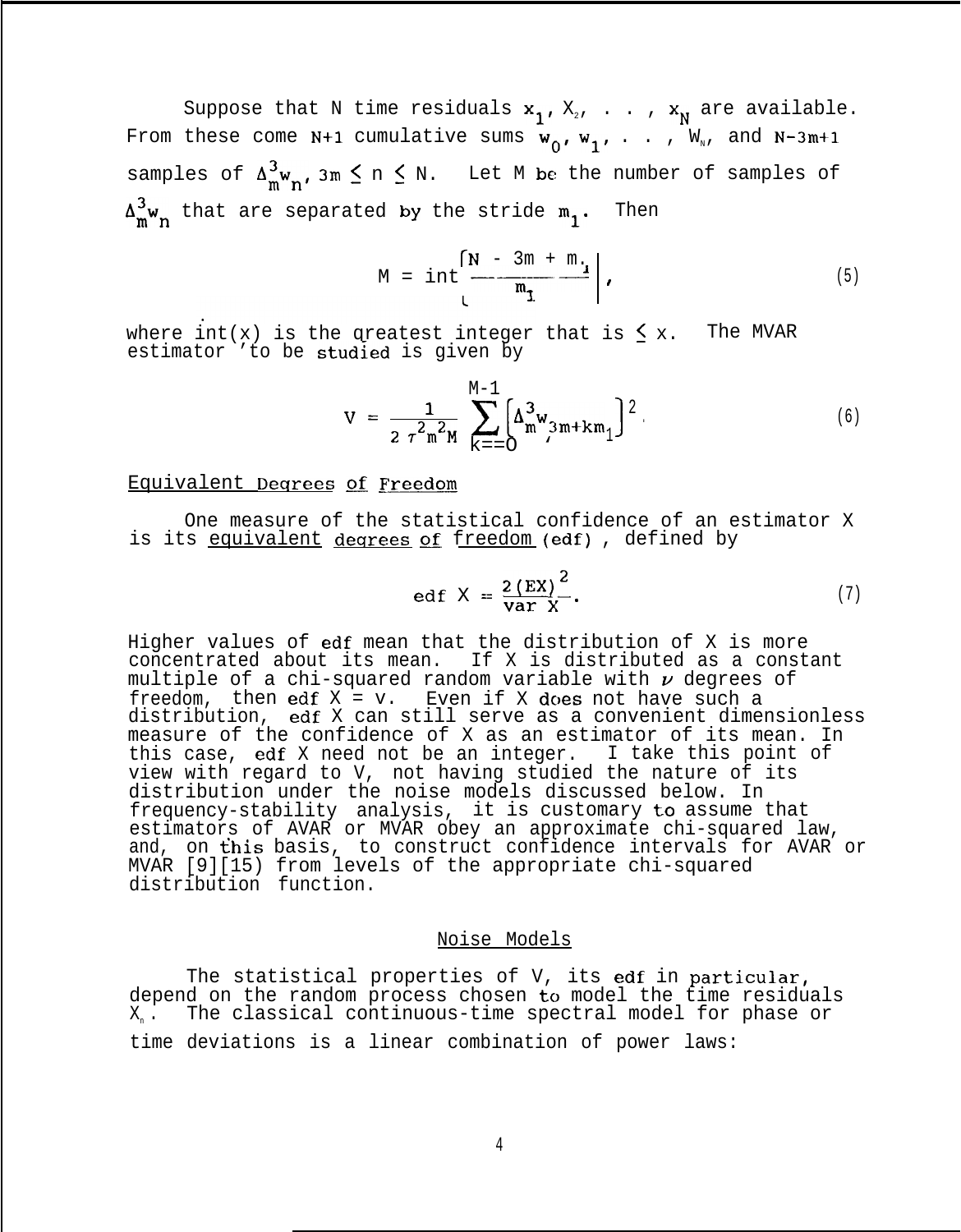$$
S_{\mathbf{x}}^{+}(f) = \sum_{\beta=-4}^{0} g_{\beta} f^{\beta}, \qquad (8)
$$

whose components, for  $\beta = 0,-1,-2,-3,-4$ , are called white phase, flicker phase, white frequency, flicker frequency, and randomwalk frequency. (The plus sign indicates one-sided spectral density.) It is understood that there is some high-frequency cutoff, the "hardware bandwidth", and that the power-law components of (8) might only behave  $_{\textrm{\textbf{asymptotically}}}$  like  $\texttt{f}^{\boldsymbol{\beta}}$  as  $\texttt{f}$  + o. Bernier [2] studied the behavior of MVAR for each of these spectral components, tackling the complex interaction among the hardware bandwidth B, the sample period  $\tau_{0}$ , and the averaging time **T..** Here, we follow Walter [12] in using explicit discretetime power-law models for the samples  $X_{n}$  of the time residual process. These are the so-called fractional-difference Processes [3][8], which have one-sided spectral densities proportional to

$$
S_{\mathbf{X}}^{+}(f) = 2[2 \sin(\pi f \tau_{0})]^{\beta}, \quad f < \frac{1}{27}.
$$
 (9)

Nonintegral values of  $\beta$  are allowed.

There are two reasons for using these models here. First, the abovementioned complications of sampling the continous-time models are avoided. Second, the models fit perfectly into the MVAR third-difference framework. In particular, the sequence  $w_n$ defined by (3) is also a fractional-difference process with exponent  $\beta$ -2, that is,

$$
s_w^+(f) = 2[2 \sin(\pi f \tau_0)]^{\beta - 2}.
$$
 (10)

Now, since MVAR has been given in terms of  $w_n$ , there is no need to use  $x_n$  in the theory.

#### Generalized Autocovariance

The frequency-domain description (10) of the model for  $w_n$ has an equivalent time-domain description, called the generalized autocovariance (GACV) and denoted by  $R_w(n)$  , where n runs through all integers, positive and negative. The concept of autocovariance (ACV) as a function of one time variable applies to stationary processes only. With some care, though, it can be extended to certain nonstationary processes in such a way that their covariance properties can be described in terms of a function, the GACV, that still depends on one time variable. Although the GACV cannot be regarded as a covariance function in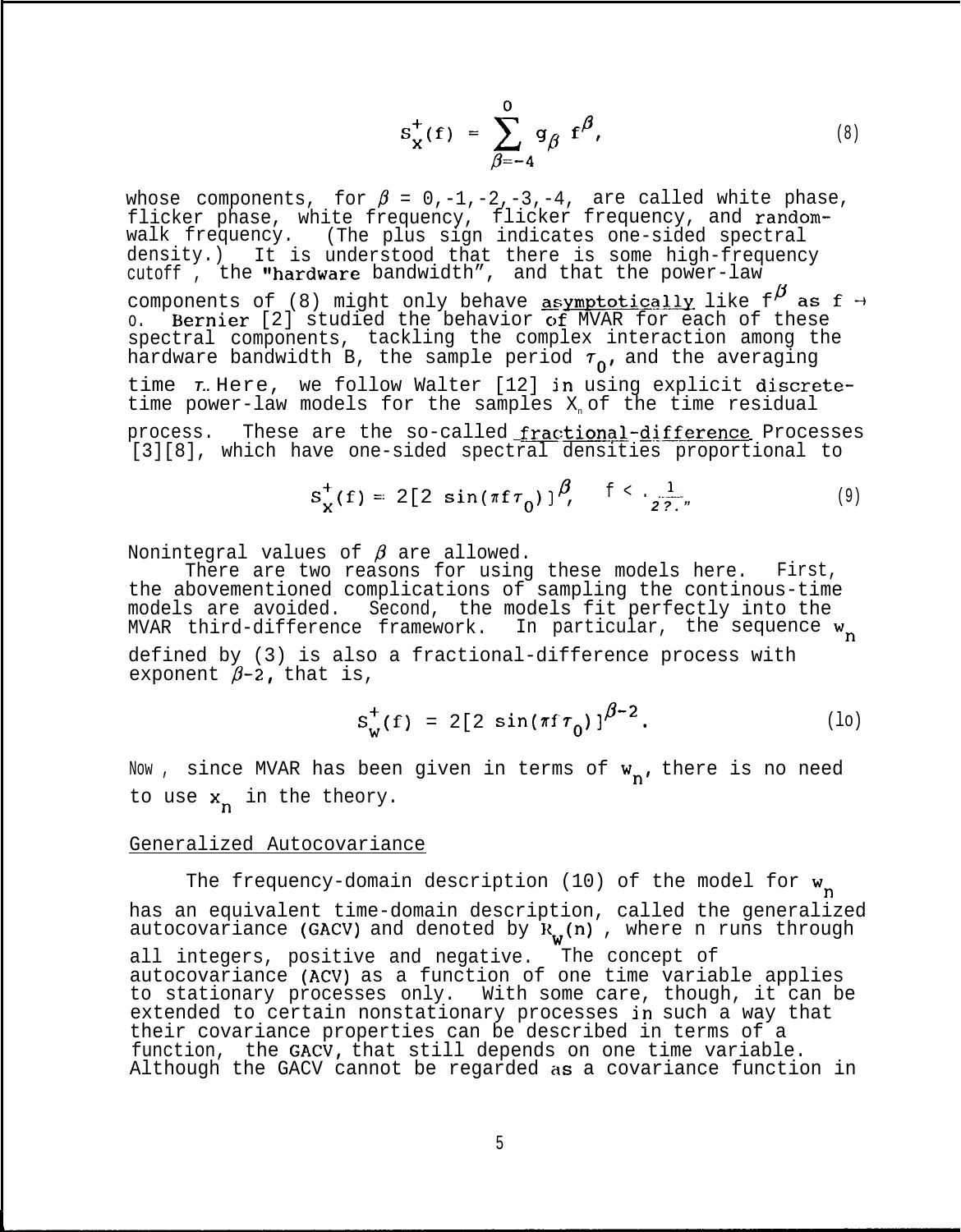the usual sense, it can be used like one under certain restrictions.

Because the GACV  $R(x)$  plays a central role in the formula for edf V given below, we give this function here for all the required values of  $\beta$ , namely -4  $\leq \beta \leq$  0. Bear in mind that the noise-type label applies to  $\textnormal{X}_\textnormal{n}$ , a power-law process with exponent  $\beta$ , while R<sub>w</sub> (n) applies to a power-law process w<sub>n</sub> with exponent  $\beta$ -2. For the flicker noises we need an auxiliary sequence L<sub>n</sub>, a discrete version of the logarithm, defined by

$$
L_0 = 0
$$
,  $L_n = \sum_{j=1}^n \frac{1}{j-1/2}$ .

Following are the required GACV formulas.

 $\beta$   $\circ$ ; white phase

,.

$$
R_{w}(n) = \frac{-\lfloor n \rfloor}{2\tau_{0}}
$$

 $\beta$  = -1; flicker phase

$$
R_{w}(n) = \frac{-1}{2\pi\tau_{0}} \left[ \frac{1}{4} - n^{2} \right] L_{|n|}
$$

 $\beta$  = -2; white frequency

$$
R_{w}(n) = \frac{-\ln(1 - n^{2})}{127 - n}
$$

$$
\beta = -3; \text{ flicker frequency}_{w}(n) = \frac{1}{24\pi\tau_0} \left[ \frac{1}{4} - n^2 \right] \left[ \frac{9}{4} - n^2 \right] L_{|n|}
$$

 $\beta$  = -4; random-walk frequency

$$
R_w(n) = \frac{-|n|(1 - n^2)(4 - n^2)}{240\tau_0}
$$

 $\beta$  nonintegral

$$
R_{w}(n) = \frac{-\Gamma(1-\beta/2+n)}{2\tau_{0}\cos(\pi\beta/2)\Gamma(2-\beta)\Gamma(\beta/2+n)}
$$

The formula" for nonintegral  $\beta$  is equivalent to the form used by Kasdin and Walter [10] and by Walter [12], but for the GACV of  $x_{n'}$  not of  $w_{n}$ .

#### Additional Mathematical Assumptions

For, technical correctness, it is assumed that the the time residuals X have stationary, Gaussian, mean-zero second increments. Assuming that these increments have zero mean is the same as assuming that the frequency drift rate is zero.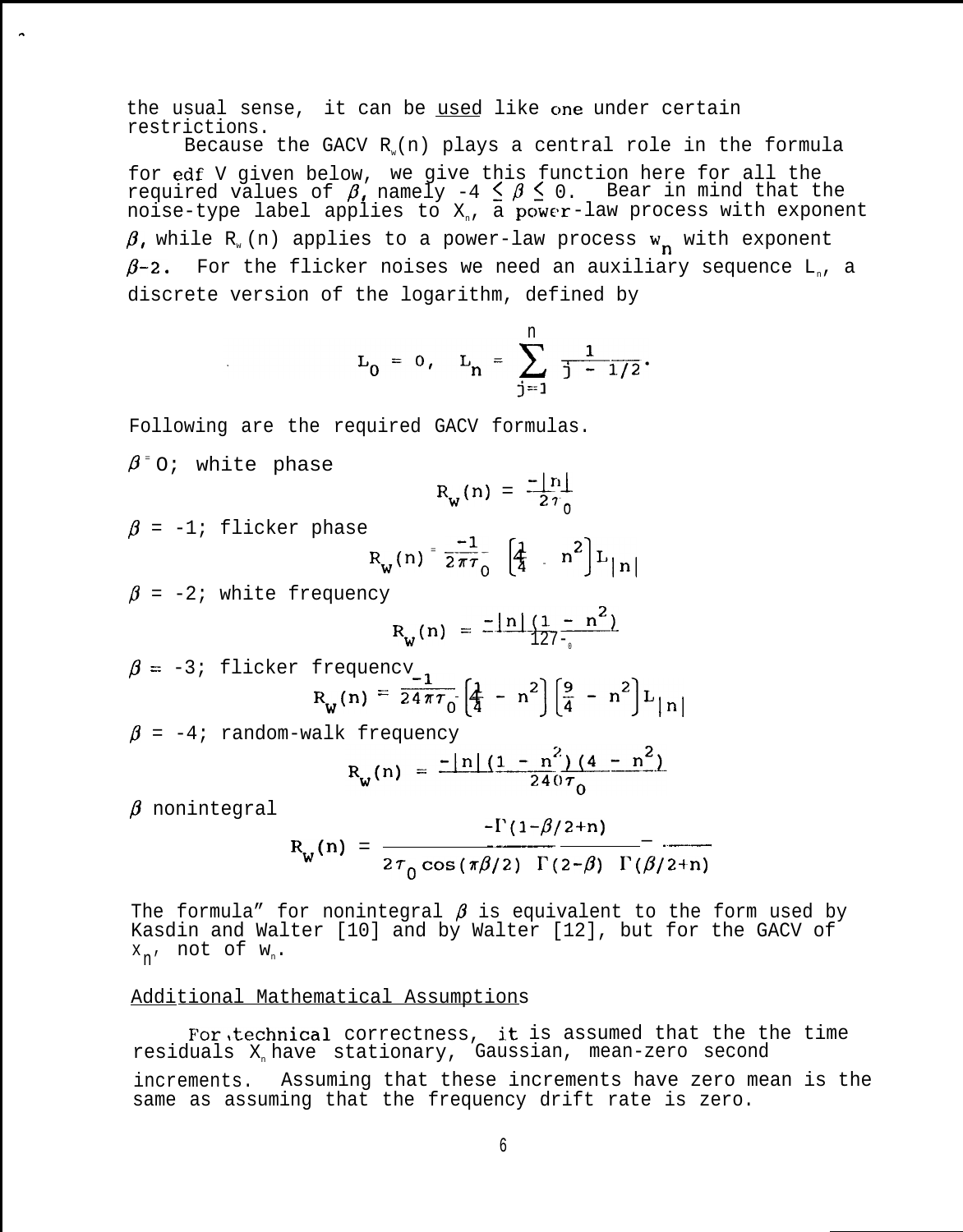#### Results

#### MVAR Estimator edf: Exact Formula

.

In the estimator defined by (5) and (6), recall that the averaging time is  $m_{0}$ , and that the estimation period is  $m_{1} \tau_{0}$ . For nonnegative integers n, let

$$
R_n = -R_W(n-3m) + 6R_W(n-2m)
$$
  
- 15R<sub>W</sub>(n-m) + 20R<sub>W</sub>(n) - 15R<sub>W</sub>(n+m)  
+ 6R<sub>W</sub>(n+2m) - R<sub>W</sub>(n+3m). (11)

In other words,  $R_n = -\delta_m^6 R_w(n)$  , where  $\delta_m^{\sqrt{5}}$  is the sixth central difference operator with step  $m$ . Actually,  $R_n$  is just the ordinary ACV of the stationary process  $A_m^\mathrm{3}{}^\mathrm{w}{}_{\mathrm{n}}$ " Let

$$
\rho_n = \frac{R_n}{R_0},
$$

the corresponding autocorrelation sequence. The formula for edf V is given by

$$
\frac{1}{\mathbf{edf}} = \frac{1}{M} \left[ 1 + 2 \sum_{k=1}^{M-1} \left[ 1 - \frac{k}{M} \right] \rho_{km}^2 \right], \tag{12}
$$

This formula is mathematically equivalent to Walter's formula for var V ([12], eq (32)) , but requires less computation. Evaluation of (12) requires 7M evaluations of  $R_{\alpha}$ (n). Walter's formula, which is given only for  $m_1 = 1$ , is a double sum requiring  $5(2m-1)$  (2M-1) evaluations of the GACV of X<sub>n</sub>. 'I'his shows the advantage of the third-difference approach, which derives MVAR estimator summands from four values of **w** instead of from 3m values of  $x_n$ .

In connection with a recent conference paper [15], tables of edf V for  $m_{\bf 1}$  = 1 and integral  $\pmb{\beta}$  were generated by the method given here, by Walter's method, and by Monte Carlo simulation. The two theoretical methods agreed within 0.1 percent; the simulations agreed with the theoretical results within a few percent.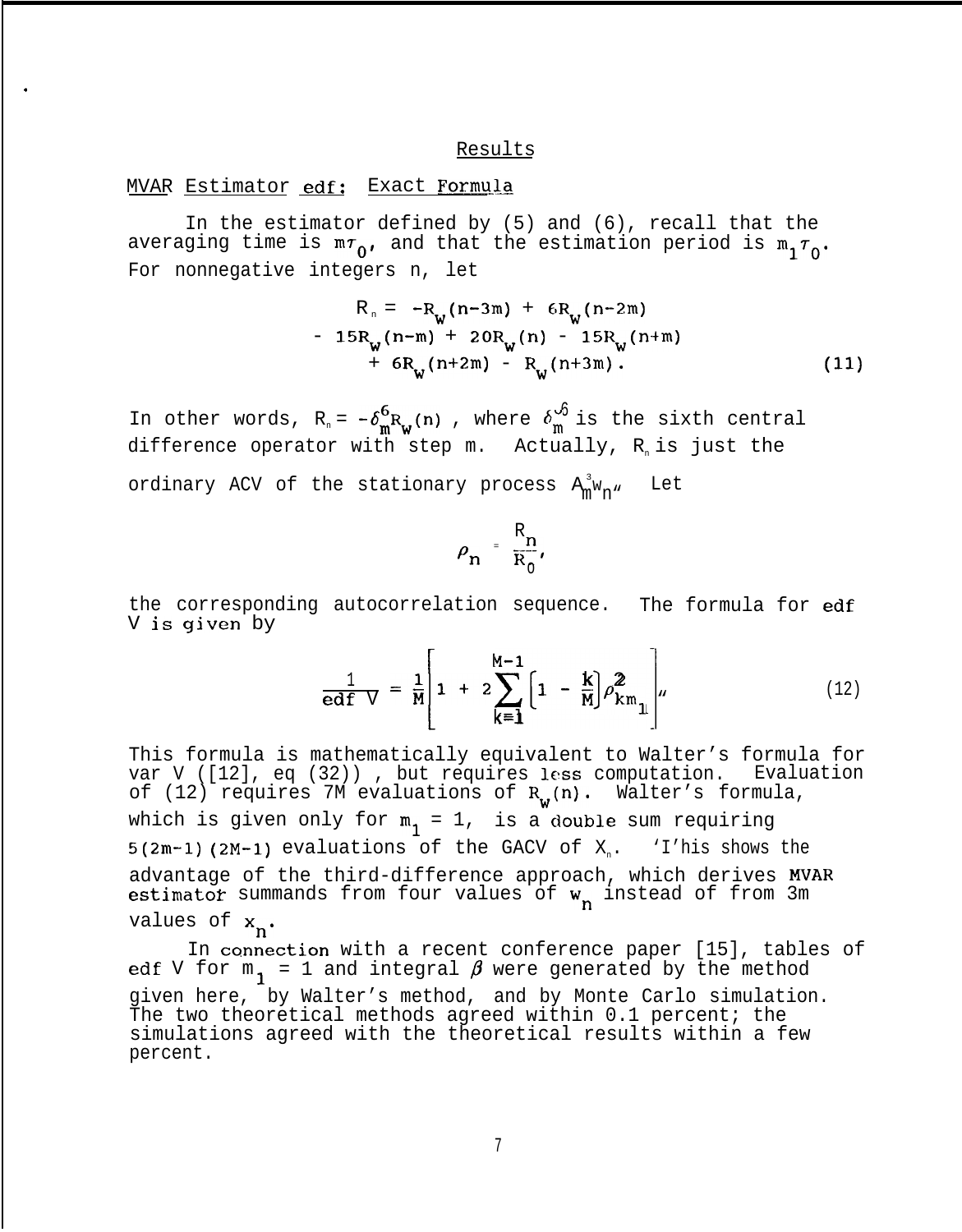A note on computation: The ACV R<sub>n</sub> tends to zero as n  $\rightarrow$  cD, yet is obtained from differences of  $R_{i,j}(n)$ , which tends to 01 with n. Clearly, one should use double precision for evaluating (11). Even so, the computed values of  $R_n$  can deteriorate for large n, especially for nonintegral  $\beta$ , where  $R_w(n)$  involves  $\Gamma$  functions. I was able to cure this problem by replacing the upper limit M-1 of the summation in (12) by K-1, where K =  $min(M,10m/m,1)$ . (In all actual computations,  $m/m$  is assumed to be an integer. )

## Effect of Estimation Period

.

From 'here on, we assume that the estimation period divides evenly into the averaging time, that  $is, we have$ 

$$
\frac{\tau}{1} = \frac{m}{1} = r,
$$

where r is an integer. Under this assumption, (12) was used to generate tables of edf V for combinations of N, m, and  $m_1$ . For each combination, the number M of estimator summands is calculated from (5) , and the parameter p is defined by

$$
p = \frac{M}{r} = \frac{MT_1}{\tau}.
$$
 (13)

A selection of edf values is shown in Table 1 for integral values of  $\beta.$  Values for half-integral  $\beta$  were also computed, but are not shown; as expected, they interpolate the given values. For now, ignore the "%" rows, and observe how edf depends on r (or  $m_1$ ) for N = 1024, m fixed. For each  $\beta$ , and for m  $\geq$  4, it is clear that any value of r between 4 and m gives a value of edf that is nearly maximal for that m and  $\beta.$  If m < 4, then we should take  $\tau_1 = \tau_0$  (m<sub>1</sub> = 1, r = m). For  $\beta \ge -2$ , an estimation period of  $\tau$  $(m_i = m, r = 1)$  gives inferior results. Here is an empirical result that summarizes the observations.

Assume an averaging time  $\tau$  at most 1/4th the duration of the<br>time-deviation record. For each power law between white phase <u>time-deviation record.</u> For each power law between white phase<br>and random-walk frequency, any estimation period  $\tau_1$  between  $\tau_0$ <br>and max( $\tau_0$ , $\tau$ /4) that divides evenly. into  $\tau$  gives an MVAR <u>and</u> max(7<sub>0</sub>,7/4) t<u>hat divides evenly</u>. <u>into 7 gives an MVAR</u><br><u>estimator</u> V <u>whose **edf is** within 8 percent of the maximal value</u><br>for 7 <u>estima</u><br><mark>for</mark> 7-.

Table 1 shows that the variation of edf V with r is greatest for white phase  $(\beta = 0)$ . Also, we see that p itself is a rough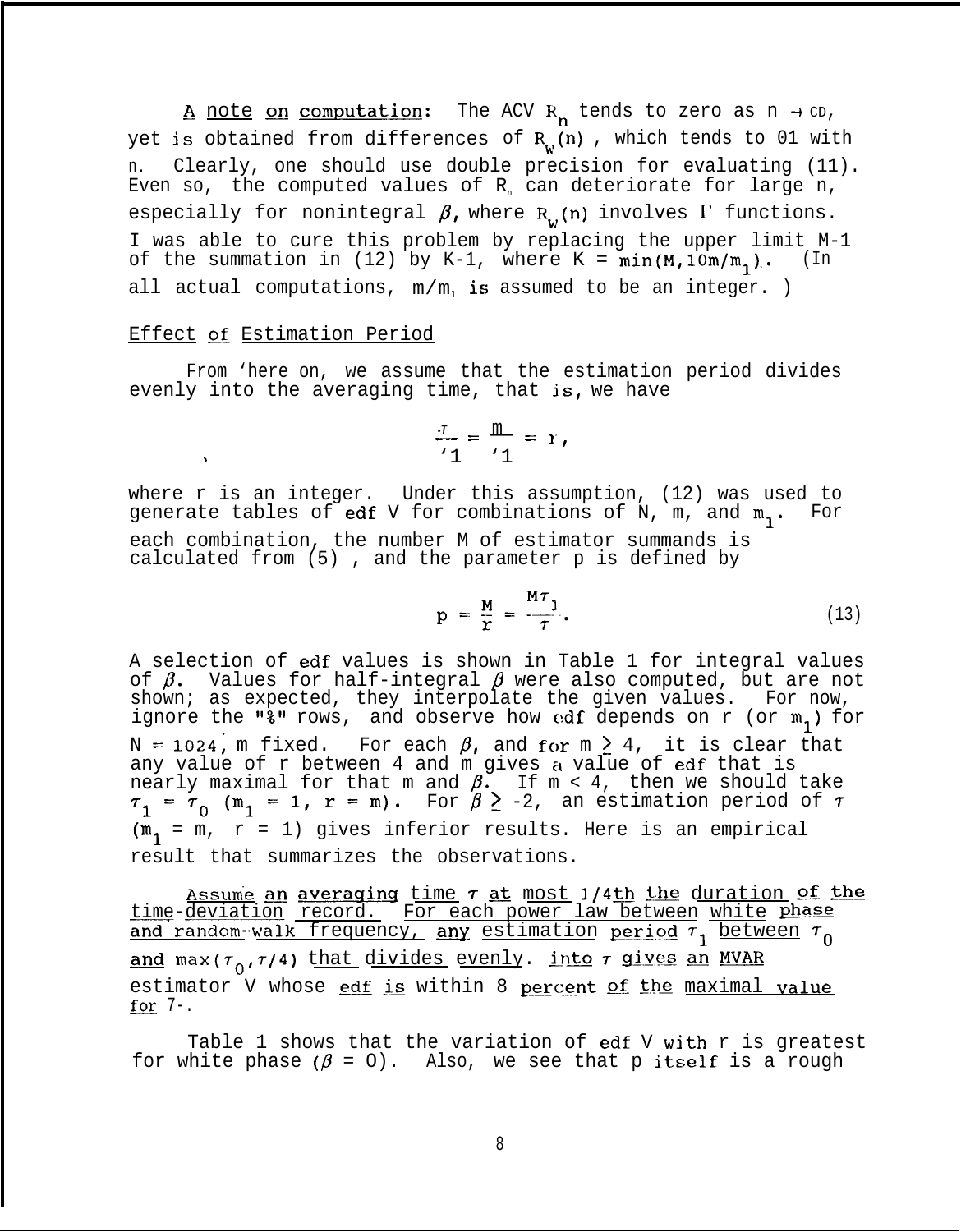estimate of edf V, especially for  $m_1$  in the recommended range 1  $\leq$  $m_1 \leq max(1,m/4)$ .

The choice of estimation period  $1$ <sup>1</sup> might depend on a tradeoff between convenience and computational effort. For small data sets that are held entirely in memory, the minimal choice  $m_1$ = 1 is convenient, and the computational cost is probably negligible. For larger data sets that. are read sequentially from a file, the maximal choice  $m_1 = m/4$  allows sequential accumulation of MVAR sums from the stream of  $w_n$  with moderate use of memory. As an example, take  $m = 32$ ,  $m_{1}$  $8$ . To update the . . sum of squares of  $\Lambda_{22}^2 w_n$  at every eighth sample of  $w_n$ , the program has to remember the previous 12 values of  $w_{8j}$ . Alternatively, if there are many thousand data points, one can simply use  $m_i$  m to accumulate sums of squares of third differences for smaller values of m, while collecting a global buffer of w<sub>r</sub> subsampled by some factor  $m_2$ . After all the data are read, the buffer is used for calculating MVAR estimates with  $m_1 = m_2$ ,  $m = rm_1$  for various r.

## <u>MVAR Estimator edf: Approximate Formula</u>

Because the power-law models are only an approximate fit to actual phase noise, the precision of the theoretical values of edf V in Table 1, four significant figures, is meaningless for a user who needs to construct error bars for MVAR measurements. Therefore, the following simple approximation is offered as an empirical result. actual phase noise, the precision of the theoretical values of<br>edf V in Table 1, four significant figures, is meaningless for<br>user who needs to construct error bars for MVAR measurements.<br>Therefore, the following simple a

<u>Assume power-law phase noise with  $\boldsymbol{\mathrm{exponent}}$   $\beta$  between -4  $\,$ </u>  $\frac{1}{\text{realual}}$  waik requestly and  $\sigma$  (while phase), as follows to similar residual points, an averaging time  $\tau$  at most 1/5th the duration of the measurement, and an estimation period  $\tau_1$  between  $\tau_0$  and  $\max(\tau_0, \tau/4)$  that divides evenly into r. In our notation,  $N \geq 16$ ,<br>m  $\leq N/5$ , and m = rm<sub>1</sub>, <u>where r is an integer between</u> min(m,4) and  $m \leq N/5$ , and  $m = rm_1$ , where r is an integer between min(m,4) and  $m$ . For the estimator V defined by (6), we have

edf 
$$
V \approx \frac{a_{0}p}{1 - \frac{m}{p}}
$$
 (14)

where  $p = M/r$ , M is given by (5), and the coefficients  $a_0$ ,  $a_1$ , as where  $p = M/r$ , M is given by (5), and the computer  $f$  and the computer  $\frac{f}{f}$  and  $\frac{f}{f}$ , are drawn from Table. 2. ions of m and  $\beta$ , are drawn from Table. 2.<br>The relative error of this approximation is observed to be

at most ±11.1 percent.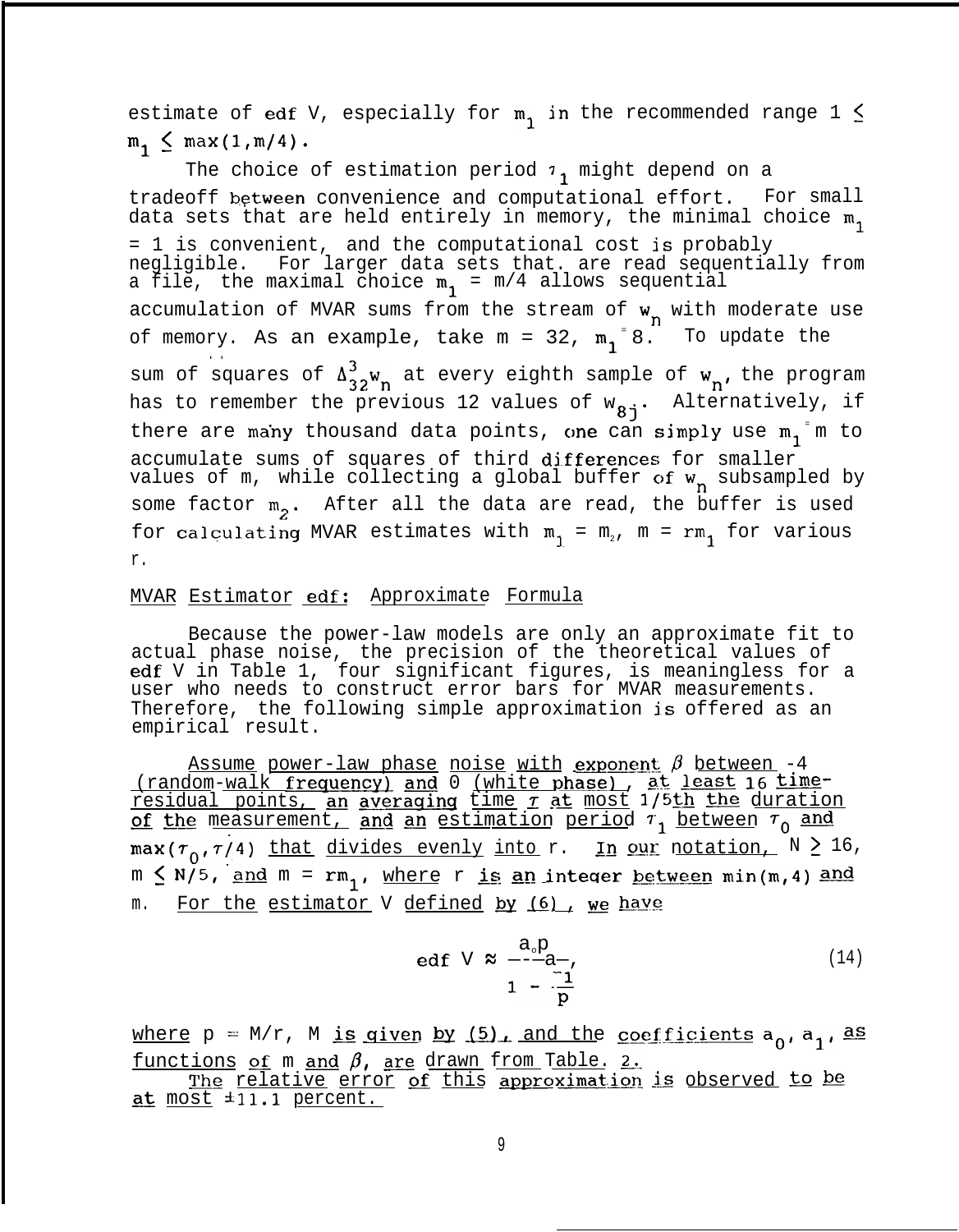Each " $*$ " row in Table 1 shows the percentage errors of  $(14)$ for the row above. The table entries were chosen to represent the full range of. observed errors. This approximation holds only under the above restrictions on data set size and averaging time. For example, if  $m = N/4$  then the exact edf formula (12) must be used.

This approximation was derived from two rigorous lower bound formulas, one for edf V, the other for the edf of a continuoustime analog of V. The choice between these two bounds as approximations was made partly by insight, partly by trial and error.

#### Compound Noise Spectra

 $\mathbf{r}$ 

The foregoing results assume a power-law phase noise spectrum proportional to (9) for some fixed exponent  $\beta$ . If that were indeed the case, our statistical efforts ought to be directed.toward estimating the two-parameter set consisting of  $\beta$ and the constant of proportionality. Instead, as usual, we find ourselves using parametric tools to evaluate the confidence of a nonparametric statistic. The value of edf V depends on  $\beta$ . What can we do in the presence of a compound phase noise model

$$
s_x^+(f) = \sum g_\beta \sin^\beta(2\pi f \tau_0), \qquad (15)
$$

a finite sum of fractional-difference spectra? given by the following theorem, which, although obvious, is better than nothing. Some help is weak and perhaps

Theorem. Let the phase noise be a finite  $sum$  of independent component noises with stationary Gaussian mean-zero second increments. Form an MVAR estimator V from the given phase noise, and corresponding estimators V<sub>k</sub> from the componentsThen

> edf V  $\geq$  min edf V<sub>k</sub>. k

In other words, we never do worse than the worst component. To apply this theorem to the situation (15), assume that the

component  $\vec{\theta}$  values are all in some subinterval of  $[-4,0]$  (the whole range, perhaps) . Use (14) and Table 2 to compute  $\operatorname{edf}$  V $\beta$ for each "tabulated  $\beta$  in the subinterval, and take the smallest value as a conservative estimate of edf V. For example, if one believes that the noise has components between white phase and flicker phase, perhaps from prior knowledge, perhaps from a loglog **a-r** plot with slopes between -3/2 and -1, then one can minimize (14) over the first three rows of Table 2.

This theorem can be generalized to AVAR estimators and other situations involving averages of the square of a stationary Gaussian mean-zero process. Its usefulness for MVAR, as opposed to AVAR, is enhanced by the relatively weak dependence of MVAR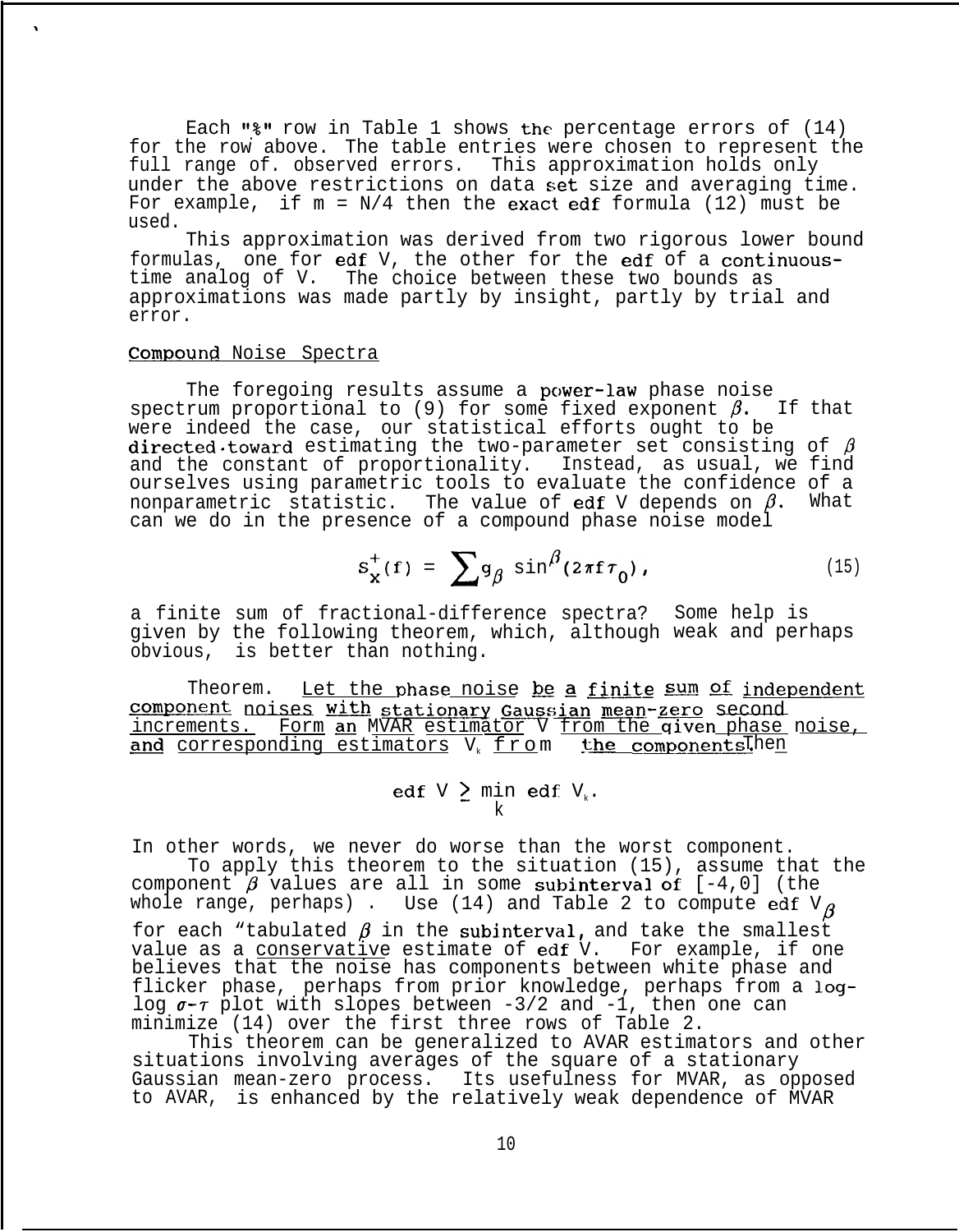estimator edf on  $\beta$ , as can be seen in Table 1. Similar tables for fully overlapped AVAR estimators [5][11] show a sharper dependence on  $\beta$ , especially for large  $\tau/\tau_0$ . Thus , minimizing estimator edf over  $\beta$  causes a smaller loss of accuracy for MVAR than for AVAR.

 $\pmb{\hat{\mathbf{v}}}$ 

## Concluding Remarks; Future Work

The previous paper on the third-difference approach [6] showed that MVAR estimates are almost as easy to calculate as AVAR estimates. The results given here extend this conclusion to the exact formulas for the confidence of the estimators. In addition, the approximation formulas for MVAR confidence are simpler and more uniform than existing approximation formulas for AVAR confidence [5][9], and the confidence values are more robust to spectral uncertainties. Having overcome the apparent increase in complexity of the extra moving-average filter in MVAR, we are free to enjoy all its advantages.

The problem of frequency drift removal now needs to be addressed. For AVAR, it is known that estimation of drift rate from the. data themselves, and removal therefrom, causes negative<br>estimator bias that worsens as averaging time zincreases. The estimator bias that worsens as averaging time *7* increases. use of three-point  $[13]$   $[14]$  or four-point  $[4]$  drift estimators, which extract a quadratic component of the time-residual sequence X<sub>1</sub>, simplifies the calculation of the mean and variance of AVAR

estimators with drift removed. 1 have no doubt that similar calculations for MVAR estimators can be made by using four-point drift estimators that extract a cubic component of the cumulative-sum sequence  $W_n$ .

The work described in this paper was performed by the Jet Propulsion Laboratory, California Institute of Technology, under a contract with the National Aeronautics and Space Administration.

## References

- $[1]$ D. W. Allan, "Time and frequency (time-domain) characterization, estimation, and prediction of precision clocks and oscillators", IEEE Trans Ultrasonics Ferroelectrics Freq Control, vol UFFC-34, pp 647-654, 1987
- [2) L. G. Bernier, "Theoretical analysis of the modified Allan variance", Proc 41st Ann Freq Control Symp, pp 116-121, 1987
- [3] C. W. J. Granger, R. Joyeux, "An introduction to long-memory The series of the series models and fractional differencing", J Time<br>Series Anal, yol 1, pp 15-29, 1980 Series Anal, vol 1, pp 15-29, 1980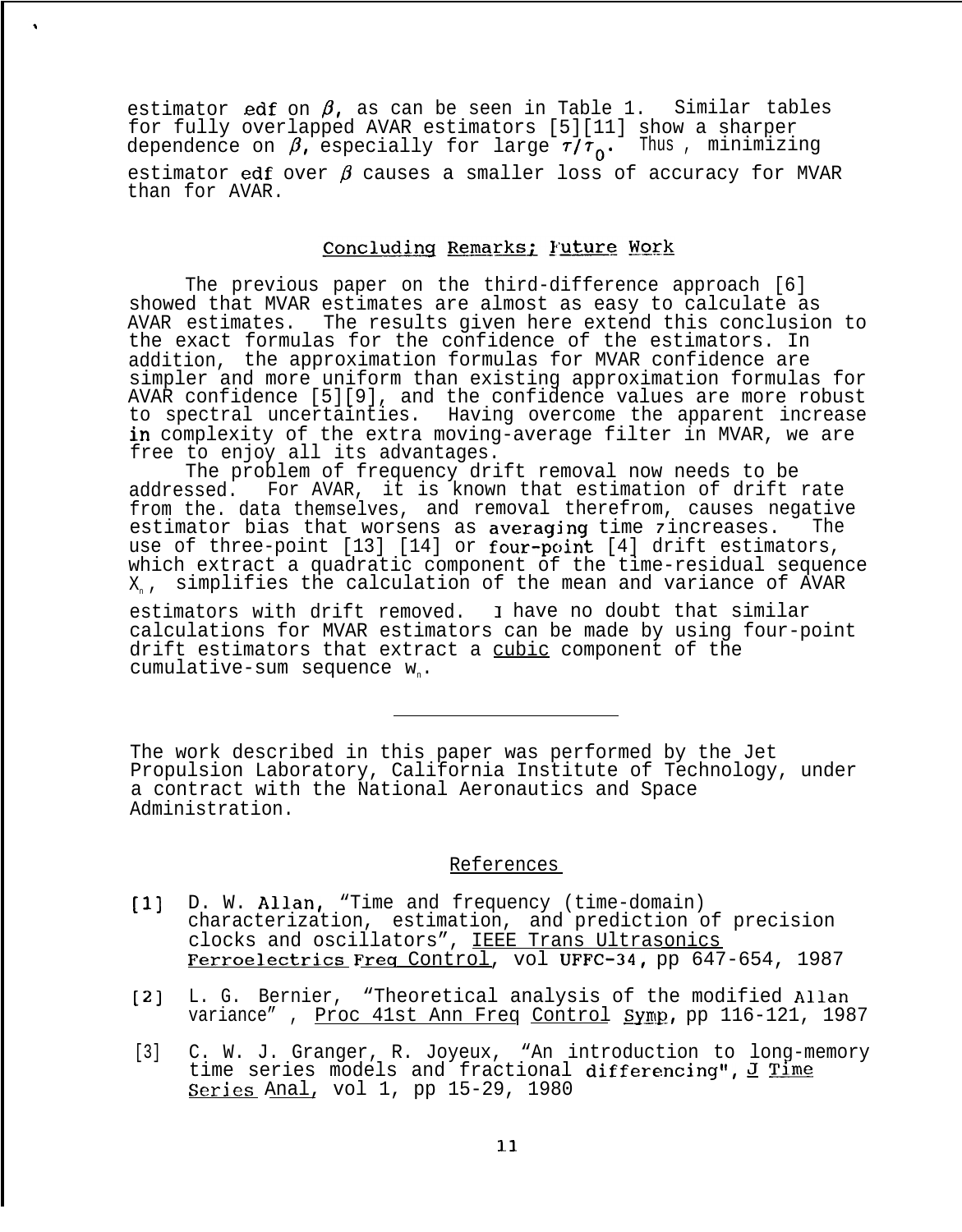- [4] C. A. Greenhall, "The fundamental structure function of oscillator noise models", Proc 14th Precise Time and Time Interval Applications and Planning Meeting, pp 281-294, 1982
- [5] C. A. Greenhall, "Recipes for degrees of freedom of frequency stability estimators", IEEE Trans Instrum Meas, Vol 40, pp 994-999, 1991
- [6] C: A. Greenhall, "A shortcut for estimating the modified Allan variance", Proc 1992 IEEE Freq Control Symp, PP 262-264, 1992
- [7] C. A. Greenhall, "The third-difference approach to modified Allan variance", submitted to IEEE Trans Instrum Meas, 1995
- [8] J. R. M.. Hosking, " Fractional differencing", <u>Biometrika</u>, vol 68, pp 165-176, 1981
- [9] D. A. Howe, D. W. Allan, J. A. Barnes, "Properties of signal sources and measurement methods", Proc 35th Ann Freq Control  $Symp, pp 1-47, 1981$
- **[3.0]** N. J. Kasdin, T. Walter, "Discrete simulation of power law noise", Proc 1992 IEEE Freq Control Symp, pp 274-283, 1992
- [11] S. R. Stein, "Frequency and time--their measurement and characterization", Precision Frequency Control, vol 2, E. A. Gerber and A. Ballato, eds, pp 191-232, 399-416, New York, 1985
- [12] T. Walter, "Characterizing frequency stability: a continuous power-law model with discrete sampling", IEEE Trans Instrum Meas, Vol 43, pp 69-79, ]994
- [13] M. A. Weiss, D. W. Allan, D. A. Howe, "Confidence on the second difference estimation of frequency drift", Proc 1992 IEEE Freq Control Symp, pp 300-305, 1992
- [14] M. A. Weiss, C. Hackman, "Confidence on the three-point<br>estimator of frequency drift", Proc 24th Precise Time and<br>mime Interval Applications and Planning Meeting pp. 451-4 M. A. Weiss, C. Hackman, Confidence on the three point<br>estimator of frequency drift", <u>Proc 24th Precise</u> Time and<br>Time Interval Applications and Planning Meeting, pp 451-460, 1992
- [15] M. A. Weiss, F. L. Walls, C. A. Greenhall, T. Walter, "Confidence on the modified Allan variance and the time variance", 9th European Frequency and Time Forum, 1995

.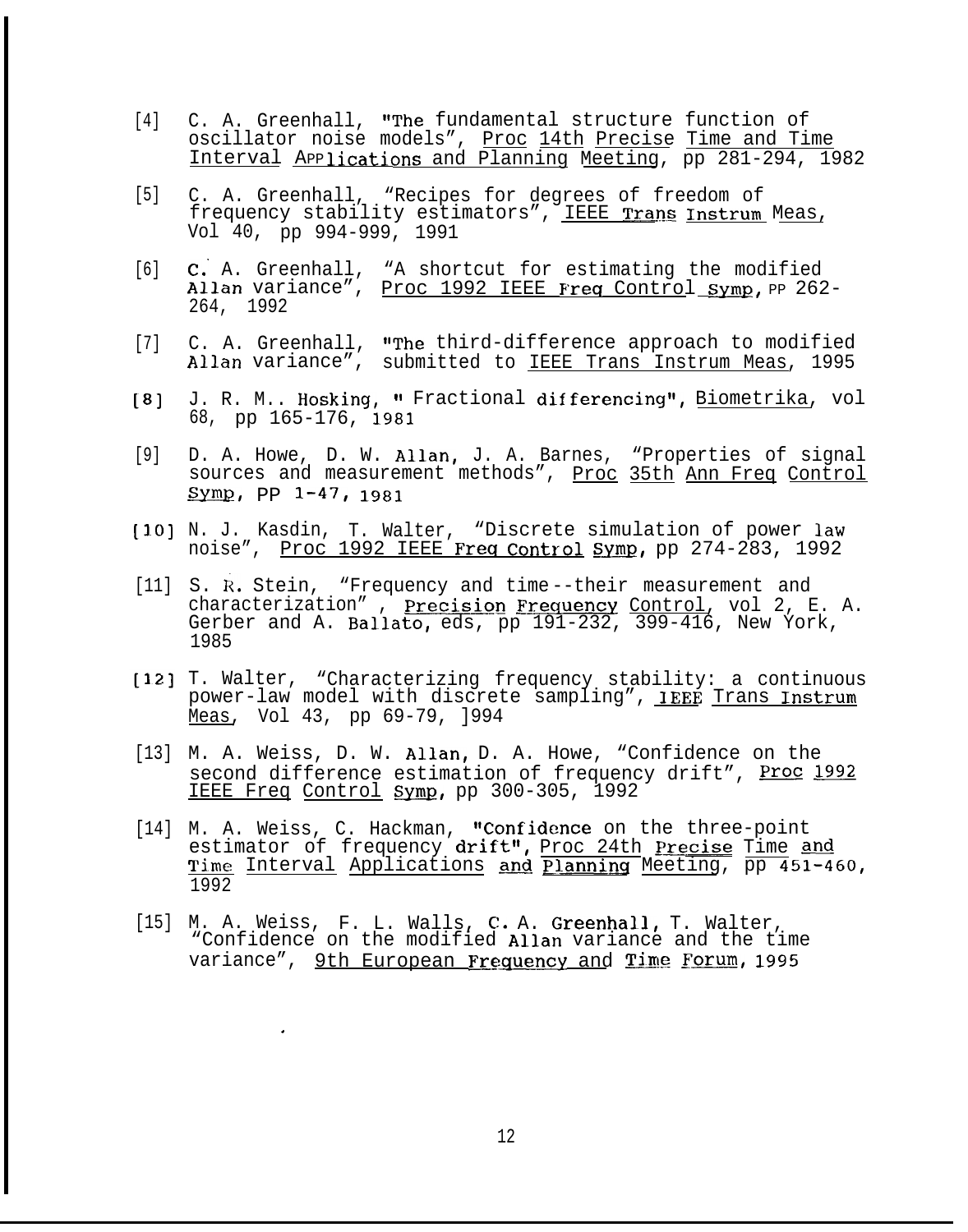Table 1. Values and Approximation Errors for MVAR Estimator edf

 $\mathcal{L}^{\mathbf{A}}$ 

| $N = 1024$     |                                       |                                |                  |                         |                                     |                                   | $\beta$                           |                                   |                                     |  |
|----------------|---------------------------------------|--------------------------------|------------------|-------------------------|-------------------------------------|-----------------------------------|-----------------------------------|-----------------------------------|-------------------------------------|--|
| m              | r                                     | $\mathbf{1}$                   | M                | $\, {\bf P}$            | $0.0$                               | $-$ ).0                           | $-2.0$                            | $-3.0$                            | $-4.0$                              |  |
| 1.             | 1                                     |                                | 1 1022           | 1022.                   | 525.9<br>$+0.0$                     | 589.3<br>$+0.0$                   | 681.6<br>$+0.0$                   | 828.6<br>$+0.0$                   | 1022.<br>$+0.0%$                    |  |
| $\overline{2}$ | $\,1$<br>$\overline{2}$               | $\overline{2}$<br>$1^{\circ}$  | 510<br>1019      | 510.0<br>509.5          | 262.6<br>477.0<br>$-0.1$            | 310.1<br>496.5<br>$-0.1$          | 380.8<br>515.2<br>$-0.1$          | 459.1<br>523.6<br>$-0.1$          | 432.3<br>441.4<br>$-0.1$ %          |  |
| $\mathfrak{Z}$ | $\,$<br>$\mathbf 1$<br>$\mathfrak{Z}$ | $\mathfrak{Z}$<br>$\mathbf{1}$ | 339<br>1016      | 339.0<br>338.7          | 174.6<br>373.9<br>$+11.1$           | 210.3<br>349.9<br>$-2.8$          | 260.1<br>341.5<br>$-3.9$          | 304.4<br>334.6<br>$-4.1$          | 271.0<br>274.0<br>$-5.0%$           |  |
| 16             | $\mathbf{1}$<br>$\overline{2}$<br>4   | 16<br>8<br>4                   | 62<br>123<br>245 | 62.00<br>61.50<br>61.25 | 32.15<br>58.06<br>72.74             | 39.57<br>59.26<br>61.99           | 48.69<br>59.68<br>59.93           | 55.29<br>58.73<br>58.57           | 47.55<br>47.60<br>47.43             |  |
|                | $\,8\,$                               | $\overline{2}$                 | 489              | 61.13                   | $+4$ .1<br>77.60<br>$-2.6$          | $+0.1$<br>62.26<br>$-0.6$         | $-0.2$<br>59.84<br>$-0.2$         | $-0.3$<br>58.46<br>$-0.3$         | $-0.2$ %<br>47.33<br>$-0.2$ %       |  |
|                | 16                                    | $\mathbf{1}$                   | 977              | 61.06                   | 78.88<br>$-4.3$                     | 62.26<br>$-0.7$                   | 59.78<br>$-0.2$                   | 58.40<br>$-0.3$                   | 47.29<br>$-0.2$ &                   |  |
| 128            | $\mathbf{1}$<br>$\overline{2}$<br>4   | 128<br>64<br>32                | 6<br>11<br>21    | 6.000<br>5.500<br>5.250 | 3.375<br>5.754<br>7.005<br>$+3$ . 4 | 4.061<br>5.841<br>5.922<br>$+0.4$ | 4.909<br>5.857<br>5.706<br>$-0.1$ | 5.552<br>5.716<br>5.525<br>$-2.3$ | 4.766<br>4.535<br>4.367<br>$+0.2$ % |  |
|                | 8                                     | 16                             | 41               | 5.125                   | 7.354<br>$-3.6$                     | 5.840<br>$-0.3$                   | 5.599<br>$-0.3$                   | 5.417<br>$-2.5$                   | 4.277<br>$+0.0%$                    |  |
|                | 16                                    | 8                              | 81               | 5.063                   | 7.410                               | 5.784<br>$-0.4$                   | 5.542<br>$-0.4$                   | 5.361<br>$-2.6$                   | 4.231<br>%<br>$+0.0$                |  |
|                | .32                                   | 4                              | 161              | 5.031                   | $-5.3$<br>7.405                     | $5. - 155$                        | 5.513                             | 5.332<br>$-2.6$                   | 4.207<br>ႜၟ<br>$+0.0$               |  |
|                | 64                                    | $\overline{2}$                 | 321              | 5.016                   | $-5.8$<br>7.394                     | $-0.4$<br>5.739                   | $-0.4$<br>5.498                   | 5.318<br>$-2.6$                   | 4.196<br>$+0.0%$                    |  |
|                | 128                                   | $\mathbf{1}$                   | 641              | 5.008                   | $-5.9$<br>7.386<br>$-5.9$           | $-0.4$<br>5.732<br>$-0.4$         | $-0.4$<br>5.491<br>$-0.4$         | 5.311<br>$-2.6$                   | 4.190<br>$+0.0%$                    |  |
| $N = 16$       |                                       |                                |                  |                         |                                     |                                   |                                   |                                   |                                     |  |
| 1              | $\mathbf{1}$                          | $\mathbf 1$                    | 14               | 14.00                   | 7.475<br>$-3.7$                     | 8.327<br>$-3.1$                   | 9.561.                            | 11.51<br>$-1.4$                   | 14.00<br>$+0.0$ %                   |  |
| $\overline{2}$ | $\overline{2}$                        | $\mathbf{1}$                   | 11               | 5.500                   | 5.754                               | 5.946                             | $-2.4$<br>6.117<br>$-9.2$         | 6.146<br>$-8.1$                   | 5.061<br>$-5.9%$                    |  |
| $\overline{3}$ | $\mathfrak{Z}$                        | $\mathbf{1}$                   | $8\,$            | 2.667                   | $-10.6$<br>3.815<br>$+9.9$          | $-10.0$<br>3.526<br>$-2.0$        | 3.386<br>$-3.0$                   | 3.224<br>$-7.2$                   | 2.508<br>$-3.5%$                    |  |
|                |                                       |                                | noise type:      |                         |                                     |                                   | wh ph fl ph wh fr fl fr           |                                   | rw fr                               |  |

13